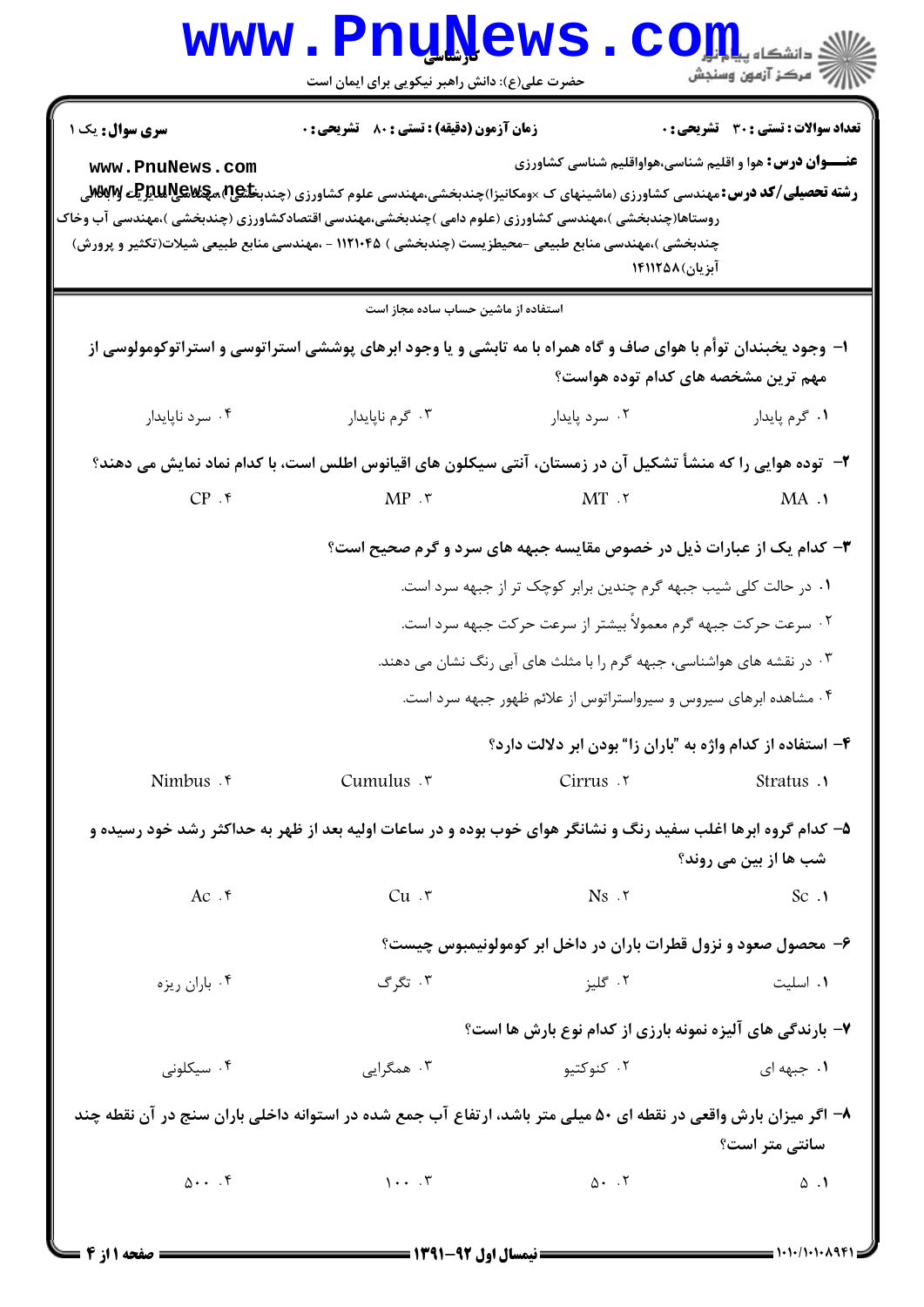|                                                                                                                                                  | Www.PnuNews.com<br>حضرت علی(ع): دانش راهبر نیکویی برای ایمان است                                                                                                                                                                                                                              |                                                                                                                                                                                                                                     |                                                                                                                |  |
|--------------------------------------------------------------------------------------------------------------------------------------------------|-----------------------------------------------------------------------------------------------------------------------------------------------------------------------------------------------------------------------------------------------------------------------------------------------|-------------------------------------------------------------------------------------------------------------------------------------------------------------------------------------------------------------------------------------|----------------------------------------------------------------------------------------------------------------|--|
| <b>سری سوال : ۱ یک</b><br>www.PnuNews.com<br>روستاها(چندبخشی )،مهندسی کشاورزی (علوم دامی )چندبخشی،مهندسی اقتصادکشاورزی (چندبخشی )،مهندسی آب وخاک | زمان آزمون (دقیقه) : تستی : 80 ٪ تشریحی : 0<br><b>رشته تحصیلی/کد درس: م</b> هندسی کشاورزی (ماشینهای ک ×ومکانیزا)چندبخشی،مهندسی علوم کشاورزی (چندب <b>خلیج) مچهلایپلیلیوچی وآبادار</b><br>(چندبخشی )،مهندسی منابع طبیعی -محیطزیست (چندبخشی ) ۱۱۲۱۰۴۵ - ،مهندسی منابع طبیعی شیلات(تکثیر و پرورش |                                                                                                                                                                                                                                     | <b>تعداد سوالات : تستي : 30 ٪ تشريحي : 0</b><br><b>عنـــوان درس:</b> هوا و اقلیم شناسی،هواواقلیم شناسی کشاورزی |  |
| آبزیان)۱۴۱۱۲۵۸<br>۹– در کدام روش اندازه گیری تبخیر، داده های مورد نیاز از طریق اکستراپولاسیون بین ایستگاه های تبخیرسنجی به دست                   |                                                                                                                                                                                                                                                                                               |                                                                                                                                                                                                                                     |                                                                                                                |  |
| ۴. پنمن                                                                                                                                          | هورتون $\cdot$ ۳ .                                                                                                                                                                                                                                                                            | ۰۲ کندی                                                                                                                                                                                                                             | می آیند؟<br>۰۱ موسبی                                                                                           |  |
| ۱۰– کدام یک از انواع تشت های تبخیر برخلاف بقیه به شکل مکعب مستطیل بوده و در ضمن در داخل خاک نصب می شود؟                                          |                                                                                                                                                                                                                                                                                               |                                                                                                                                                                                                                                     |                                                                                                                |  |
| $CGI.$ ۴                                                                                                                                         | ۰۳ کلرادو                                                                                                                                                                                                                                                                                     | ۰۲ کنیا                                                                                                                                                                                                                             | ۰۱ ویلد                                                                                                        |  |
|                                                                                                                                                  |                                                                                                                                                                                                                                                                                               |                                                                                                                                                                                                                                     | 1۱– مبنای طبقه بندی اقلیمی دومارتن چیست؟                                                                       |  |
| ۰۴ شاخص خشکی                                                                                                                                     | ۰۳ نمودار آمبروترميک                                                                                                                                                                                                                                                                          | ۰۲ پوشش گیاهی                                                                                                                                                                                                                       | ۰۱ ضریب هیدروترمیک                                                                                             |  |
|                                                                                                                                                  |                                                                                                                                                                                                                                                                                               |                                                                                                                                                                                                                                     | ۱۲- ضریب هیدروترمیک (K) در کدام روش طبقه بندی اقلیمی تعریف می شود؟                                             |  |
| ۰۴ تورنث ويت                                                                                                                                     | $\cdot$ سيليانينف                                                                                                                                                                                                                                                                             | ۰۲ کوپن                                                                                                                                                                                                                             | ۰۱ دومارتن                                                                                                     |  |
|                                                                                                                                                  |                                                                                                                                                                                                                                                                                               |                                                                                                                                                                                                                                     | ۱۳– "رادیوسوندها" از ابزارهای اندازه گیری های کدام ایستگاه های هواشناسی می باشند؟                              |  |
| ۰۴ هواشناسی کشاورزی                                                                                                                              | ۰۳ سینوپتیک                                                                                                                                                                                                                                                                                   | ٢. جو بالا                                                                                                                                                                                                                          | ٠١ كليماتولوژى                                                                                                 |  |
| ۱۴– کدام یک از رشته های هواشناسی، حرکات جو در جهت افقی و قائم و عوامل به وجودآورنده آنها را مورد بررسی قرار می<br>دهد؟                           |                                                                                                                                                                                                                                                                                               |                                                                                                                                                                                                                                     |                                                                                                                |  |
|                                                                                                                                                  | ۰۳ سینماتیک مینامیک .۴                                                                                                                                                                                                                                                                        | ۰۲ سینوپتیک                                                                                                                                                                                                                         | ۰۱ آئرونوتیک                                                                                                   |  |
| ۱۵– کدام یک از گازهای جوی عمدتاً در اثر فرآیندهای آنروبیک در فعالیت های جانوری و اراضی شالی زاری تشکیل می گردد؟                                  |                                                                                                                                                                                                                                                                                               |                                                                                                                                                                                                                                     |                                                                                                                |  |
| ۰۴ دی اکسید کربن                                                                                                                                 | ۰۳ اکسید نیتروژن                                                                                                                                                                                                                                                                              | ۰۱ متان استان است.<br>استان استان استان استان برای برای متابع استان استان استان استان استان برای برای استان استان استان استان استان<br>استان استان استان استان استان استان استان استان استان استان استان استان استان استان استان اس |                                                                                                                |  |
| ۱۶- هر چه از استوا به سمت قطب حرکت کنیم، ضخامت تروپوسفر و ارتفاع تروپوپاز، به ترتیب چه تغییری می کنند؟                                           |                                                                                                                                                                                                                                                                                               |                                                                                                                                                                                                                                     |                                                                                                                |  |
| ۰۴ افزایش ـ افزایش                                                                                                                               |                                                                                                                                                                                                                                                                                               |                                                                                                                                                                                                                                     |                                                                                                                |  |
| ۱۷- در کدام لایه حرارتی جو، بخار آب تنها به صورت کریستال های یخی یافت می شود؟                                                                    |                                                                                                                                                                                                                                                                                               |                                                                                                                                                                                                                                     |                                                                                                                |  |
| ۰۴ استراتسفر                                                                                                                                     | ۰۳ تروپوسفر                                                                                                                                                                                                                                                                                   | ۰۲ مزوسفر                                                                                                                                                                                                                           | ۰۱ ترموسفر                                                                                                     |  |
| ۱۸- مقدار انرژی که به یک صفحه عمود بر تابش خورشیدی در بالای اتمسفر می رسد، چه نام دارد؟                                                          |                                                                                                                                                                                                                                                                                               |                                                                                                                                                                                                                                     |                                                                                                                |  |
| ۰۴ طول موج خورشیدی                                                                                                                               | ۰۲ خرمن خورشیدی سیست ۲۰ ثابت خورشیدی                                                                                                                                                                                                                                                          |                                                                                                                                                                                                                                     | ۰۱ ارتفاع خورشیدی                                                                                              |  |
| <b>ـــــــــ صفحه 2 از 4</b>                                                                                                                     |                                                                                                                                                                                                                                                                                               |                                                                                                                                                                                                                                     |                                                                                                                |  |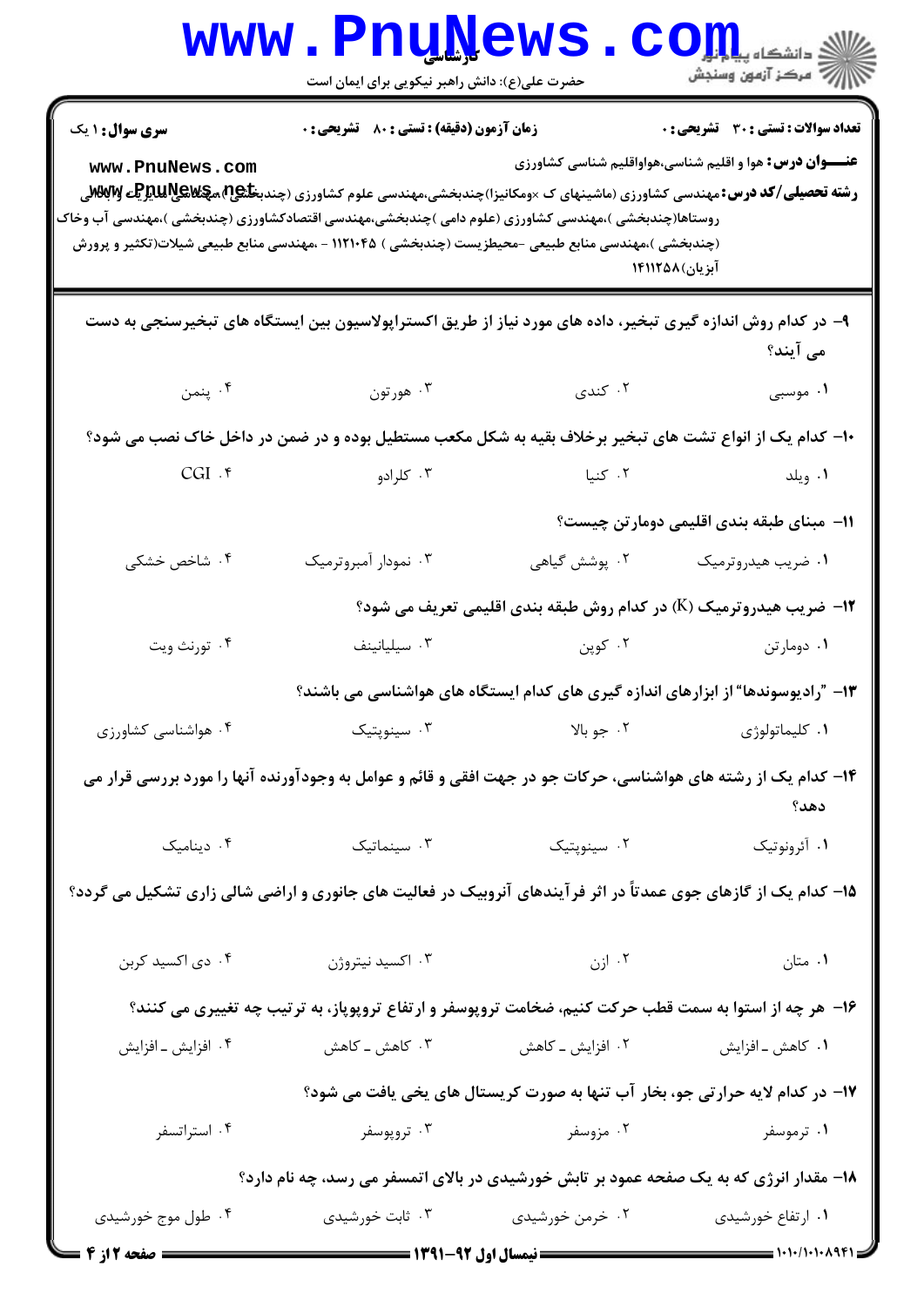|                                                                                                                                                  | <b>www.PnuNews</b><br>حضرت علی(ع): دانش راهبر نیکویی برای ایمان است                                                                                                                           |                                                                              | أآآه مرکز آزمون وسنجش                                                                                   |  |
|--------------------------------------------------------------------------------------------------------------------------------------------------|-----------------------------------------------------------------------------------------------------------------------------------------------------------------------------------------------|------------------------------------------------------------------------------|---------------------------------------------------------------------------------------------------------|--|
| <b>سری سوال : ۱ یک</b><br>www.PnuNews.com<br>روستاها(چندبخشی )،مهندسی کشاورزی (علوم دامی )چندبخشی،مهندسی اقتصادکشاورزی (چندبخشی )،مهندسی آب وخاک | <b>زمان آزمون (دقیقه) : تستی : 80 ٪ تشریحی : 0</b><br><b>رشته تحصیلی/کد درس:</b> مهندسی کشاورزی (ماشینهای ک ×ومکانیزا)چندبخشی،مهندسی علوم کشاورزی (چندب <b>خلیج) مچکلایکالیلیوچی MSvِTy</b> ق |                                                                              | تعداد سوالات : تستي : 30 ٪ تشريحي : 0<br><b>عنـــوان درس:</b> هوا و اقلیم شناسی،هواواقلیم شناسی کشاورزی |  |
|                                                                                                                                                  | (چندبخشی )،مهندسی منابع طبیعی -محیطزیست (چندبخشی ) ۱۱۲۱۰۴۵ - ،مهندسی منابع طبیعی شیلات(تکثیر و پرورش                                                                                          | آبزیان)۱۴۱۱۲۵۸                                                               |                                                                                                         |  |
|                                                                                                                                                  |                                                                                                                                                                                               | ۱۹- کدام یک از انواع روش های انتقال انرژی در مورد اتمسفر قابل چشم پوشی است؟  |                                                                                                         |  |
| ۰۴ گرمای نهان                                                                                                                                    | ۰۳ تابش                                                                                                                                                                                       | ۰۲ همرفت                                                                     | ۰۱ رسانایی                                                                                              |  |
|                                                                                                                                                  |                                                                                                                                                                                               | +۲- کارت های آفتاب نگار خمیده کوتاه برای چه فصلی مورد استفاده قرار می گیرند؟ |                                                                                                         |  |
| ۰۴ زمستان                                                                                                                                        | ۰۳ پاییز                                                                                                                                                                                      | ۰۲ تابستان                                                                   | ۰۱ بهار                                                                                                 |  |
|                                                                                                                                                  |                                                                                                                                                                                               |                                                                              | ا۲− ۱۴ درجه فارنهایت معادل چند درجه کلوین است؟                                                          |  |
| ۰۴ درجه                                                                                                                                          | ۰۳ درجه                                                                                                                                                                                       | ۰۲ درجه                                                                      | ۰۱ ۲۸۴ درجه                                                                                             |  |
| ۲۲- بسته هوایی به دمای ۲۸ درجه سانتی گراد از روی کوهستانی به ارتفاع ۴۵۰۰ متر صعود می نماید، در صورتی که دمای نقطه                                | شبنم ۲- درجه باشد، دمای هوا در سطح زمین، در سمت پشت کوه چند درجه سانتی گراد است؟                                                                                                              |                                                                              |                                                                                                         |  |
| ۰۴ ۱۸ درجه                                                                                                                                       | ۰۳ درجه                                                                                                                                                                                       | ۰۲ درجه                                                                      | ۰۱ ۴۳ درجه                                                                                              |  |
|                                                                                                                                                  |                                                                                                                                                                                               | ۲۳- افزایش رطوبت در اثر صعود هوا، از مشخصات کدام وارونگی دمایی است؟          |                                                                                                         |  |
| ۰۴ فرونشینی                                                                                                                                      | ۰۳ جبهه ای                                                                                                                                                                                    | ۰۲ توربولانسی                                                                | ۱. تشعشعي                                                                                               |  |
|                                                                                                                                                  | ۲۴- آمیزان گرمای لازم جهت افزایش دمای یک گرم خاک به اندازه یک درجه سانتی گراد" تعریف کدام گزینه است؟                                                                                          |                                                                              |                                                                                                         |  |
| ۰۴ ظرفیت گرمایی                                                                                                                                  | ۰۳ قابلیت انتشار حرارتی                                                                                                                                                                       | ۰۲ هدایت حرارتی                                                              | ۰۱ گرمای مخصوص                                                                                          |  |
| ۲۵-نیروی کوریولیس، بسته های هوای متحرک را در نیمکره جنوبی و نیمکره شمالی به ترتیب، به چه سمتی در مسیر<br>حرکتشان منحرف می کند؟                   |                                                                                                                                                                                               |                                                                              |                                                                                                         |  |
| ۰۴ راست ـ راست                                                                                                                                   | ۰۳ چپ ــ چپ                                                                                                                                                                                   | ۰۲ راست ـ چپ                                                                 | ۰۱ چپ ـ راست                                                                                            |  |
|                                                                                                                                                  |                                                                                                                                                                                               | ۲۶– در یک گلباد ۱۶ قسمتی، زاویه ۳۱۵ درجه نشان دهنده کدام جهت است؟            |                                                                                                         |  |
| NWW .f                                                                                                                                           | NNW .r                                                                                                                                                                                        | NW.7                                                                         | $N \cdot 1$                                                                                             |  |
|                                                                                                                                                  |                                                                                                                                                                                               | ۲۷– گره دریایی، معادل کدام یک از واحدهای اندازه گیری سرعت باد است؟           |                                                                                                         |  |
| ۰۴ کیلومتر بر ساعت                                                                                                                               | ۰۳ کیلومتر بر روز                                                                                                                                                                             | ۰۲ بيوفورت                                                                   | ۰۱ نات                                                                                                  |  |
|                                                                                                                                                  |                                                                                                                                                                                               | ۲۸- جریان شبانه هوا از کوه به سمت دره، چه نامیده می شود؟                     |                                                                                                         |  |
| ۰۴ بادفون                                                                                                                                        | ۰۳ نسیم دریا                                                                                                                                                                                  | ۰۲ آناباتیک                                                                  | ۰۱ کاتاباتیک                                                                                            |  |